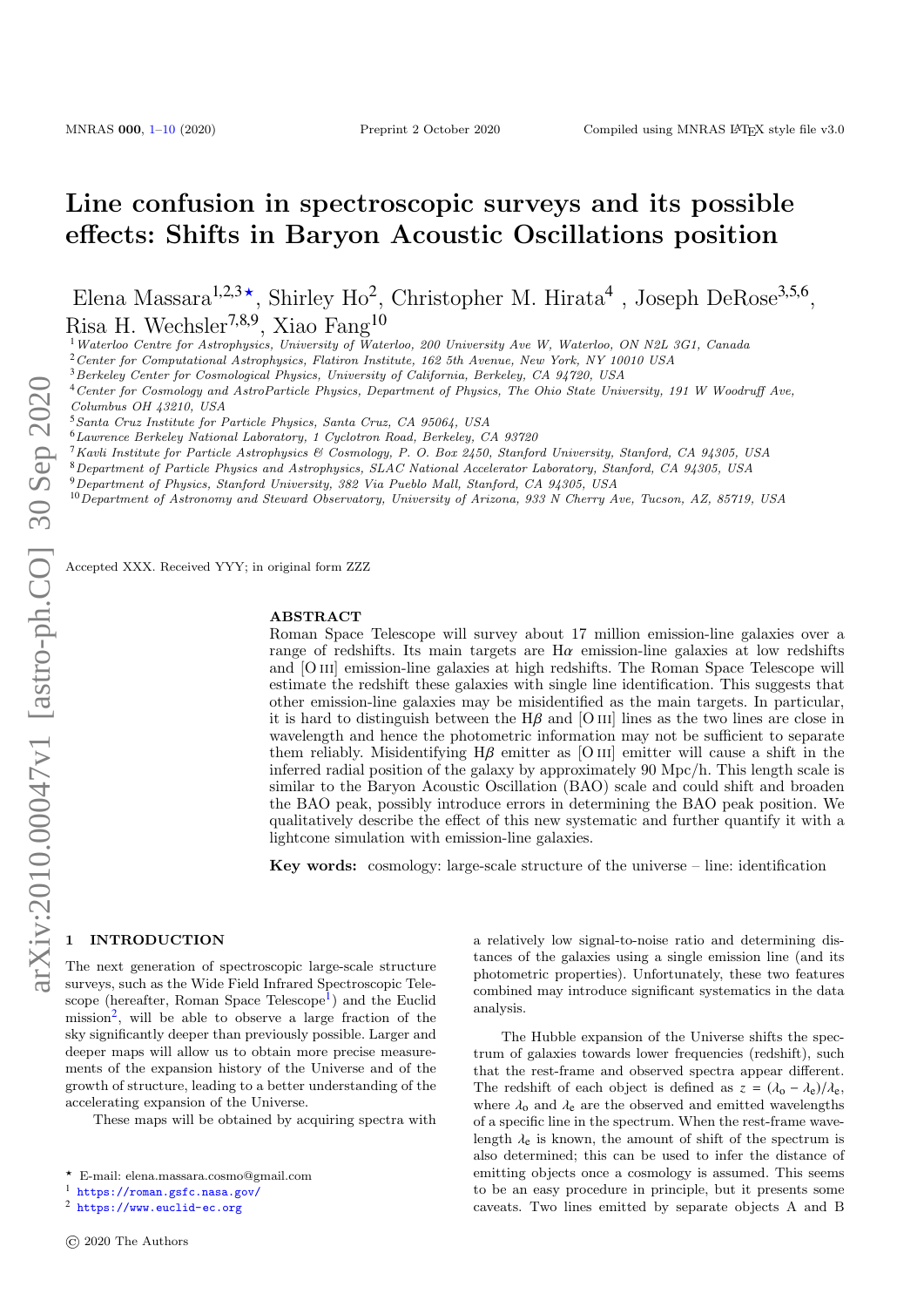# 2 E. Massara et al.

at different distances have different rest-frame wavelength λ  $A = A_B^B$ , but can have the same observed wavelength of  $A = A_B^B$ . If the two lines are misunderstood to have the one rest frame wavelength ( $a \times A$  is misunderstood to same rest-frame wavelength (e.g.  $\lambda_e^A$  is misunderstood to same rest-frame wavelength (e.g.  $\lambda_e^A$  is misunderstood to be  $\lambda_e^B$ ) then the emission line galaxy  $\lambda$  will be associated be  $\lambda_e^B$ ), then the emission-line galaxy A will be associated<br>with an incorrect redshift and thus placed at a wrong diswith an incorrect redshift and thus placed at a wrong distance. This galaxy is called an interloper and it can present a source of systematic error, particularly when the measured spectra have a low signal-to-noise ratio. This presents even more significant problems when each galaxy redshift is computed with a single emission line (see e.g. [Pullen et al.](#page-7-0) [2016;](#page-7-0) [Grasshorn Gebhardt et al.](#page-7-1) [2019;](#page-7-1) [Addison et al.](#page-7-2) [2018\)](#page-7-2).

The Roman Space Telescope will observe emission lines at 1.00–1.93  $\mu$ m observed wavelength [\(Spergel et al.](#page-7-3) [2015;](#page-7-3) see update by [Akeson et al.](#page-7-4) [2019\)](#page-7-4). This includes  $H\alpha$  emitters at <sup>0</sup>.<sup>52</sup> < *<sup>z</sup>* < <sup>1</sup>.<sup>94</sup> and [O iii] emitters at <sup>1</sup>.<sup>00</sup> < *<sup>z</sup>* < <sup>2</sup>.85. The [O III] feature is a doublet with the primary line at 500.7 nm and the secondary line at 495.9 nm, with a line ratio of 3:1 [\(Storey & Zeippen](#page-7-5) [2000\)](#page-7-5). A doublet should be easier to distinguish from artifacts, noise, and other single emission lines. At the dispersion of the Roman grism ( $\Delta \lambda_{\rm obs} = 2.17$  nm per 2 pixels) the [O iii] doublet is resolved in most galaxies. However, low signal-to-noise spectra and small equivalent widths can make the detection of the second line very hard, and [O III] can become indistinguishable from a single line emission for some of the spectra.

The Roman Space Telescope will use the primary [O III] line to determine the distance of high redshift [O III] emission-line galaxies. This line is close to the  $H\beta$  line (486.1) nm), which can become the source of interlopers. The difference between the true and the inferred radial position of an  $H\beta$  galaxy misled as an [O III] emitter is

$$
\Delta d \simeq 89h^{-1} \operatorname{Mpc} \frac{1+z}{\sqrt{\Omega_{\Lambda} + \Omega_m (1+z)^3}},\tag{1}
$$

where *z* is the galaxy redshift,  $\Omega_{\Lambda}$  and  $\Omega_{m}$  are the cosmological constant and matter density parameters. Around redshift  $z \sim 2$  this corresponds to roughly  $90h^{-1}$  Mpc, which is a length scale close to, but less than, the Baryonic Acoustic Oscillation (BAO) scale.

The BAO scale is a standard ruler that can be measured in the two-point correlation function of galaxies. The monopole of the correlation function presents a single peak at the BAO scale. This scale is proportional to  $D_A(z)^2/H(z)$ and provides a degenerate measurement of the angular diameter distance  $D_A(z)$  and the Hubble parameter  $H(z)$  at the median redshift *z* of the considered galaxy sample. The distance–redshift relation depends on the values of cosmological parameters. Therefore, measurements of the BAO scale (or peak) can be used to infer the expansion history of the universe and its cosmological contents. The presence of  $H\beta$ interlopers is expected to produce an additional peak in the measured correlation function at  $\sim 90h^{-1}$  Mpc, which blends with the BAO peak and thus results in a change in the bestfit shape and position. The presence of an additional shift due to interlopers can, therefore, lead to a biased estimation of cosmological parameters.

In this paper, we analyze the shift in BAO peak position in the "[O III]" sample of the Roman Space Telescope High Latitude Survey due to  $H\beta$  interlopers. We study this effect at redshifts  $1 \leq z \leq 2$  because we are limited by the maximum redshift reached by the currently available light-



<span id="page-1-1"></span>Figure 1. Probability distribution function of [O iii]/Hβ equivalent width ratio in the redshift range  $1.3 < z < 1.9$  in the Romanlike mock catalog.

cone simulations that are populated with galaxy spectra. In this redshift range, the main Roman Space Telescope target is  $H\alpha$  and its BAO analysis could be biased by line blending [\(Martens et al.](#page-7-6) [2019\)](#page-7-6), while the [O III]- $H\beta$  confusion will be of minor impact in the cosmological analysis, but will still be present. Therefore, the main purpose of this paper is to present the phenomenon and the methodology to study it. Further analysis at higher redshift will be needed to understand the real impact of this line confusion in Roman Space Telescope data.

<span id="page-1-2"></span>For the analysis we use a lightcone *N*-body simulation described in Section  $2$  — to generate a Roman-like [O III] mock galaxy catalog with  $H\beta$  interlopers, as explained in Section [3.](#page-2-0) In Section [4](#page-2-1) we present the 2-point correlation function measured in the catalogs, with and without interlopers. The formalism and results of the BAO fit — a quantitative analysis of the BAO shift — is shown in Section [5.](#page-3-0) Conclusions are drawn in Section [6.](#page-7-7)

Even though this paper is tailored to Roman, the BAO shift due to  $[O III]$ -H $\beta$  confusion can be a common challenge in all future spectroscopic surveys (e.g. Euclid), and the methodology presented here can easily be generalized and applied to all of them.

#### <span id="page-1-0"></span>2 SIMULATION

We use a lightcone simulation that covers 10,313 square degrees of the sky up to redshift  $z = 2.35$ . It has been generated from three *N*-body simulations with box-size  $L =$ 1.05, 2.6, 4.0  $h^{-1}$ Gpc and with number of dark matter par-<br>ticles  $N = 1400^3$  2048<sup>3</sup> 2048<sup>3</sup> These three boxes are used ticles  $N = 1400^3$ , 2048<sup>3</sup>, 2048<sup>3</sup>. These three boxes are used<br>to build the lightcone in redshift bins  $0.0 \le z \le 0.32$ to build the lightcone in redshift bins  $0.0 < z < 0.32$ ,  $0.32 < z < 0.84$  and  $0.84 < z < 2.35$ , respectively. The variation in resolution — becoming lower with increasing redshift — allows to decrease the computational cost of the simulations while achieving the minimum halo mass required for flux-limited surveys, that increases with redshift. The *N*-body simulations are run in a ΛCDM cosmology with  $\Omega_{\rm m}$  = 0.286,  $\Omega_{\rm b}$  = 0.046,  $h$  = 0.7,  $\sigma_8$  = 0.82,  $n_s$  = 0.96, and three massless neutrino species  $(N_{\text{eff}} = 3.046)$ .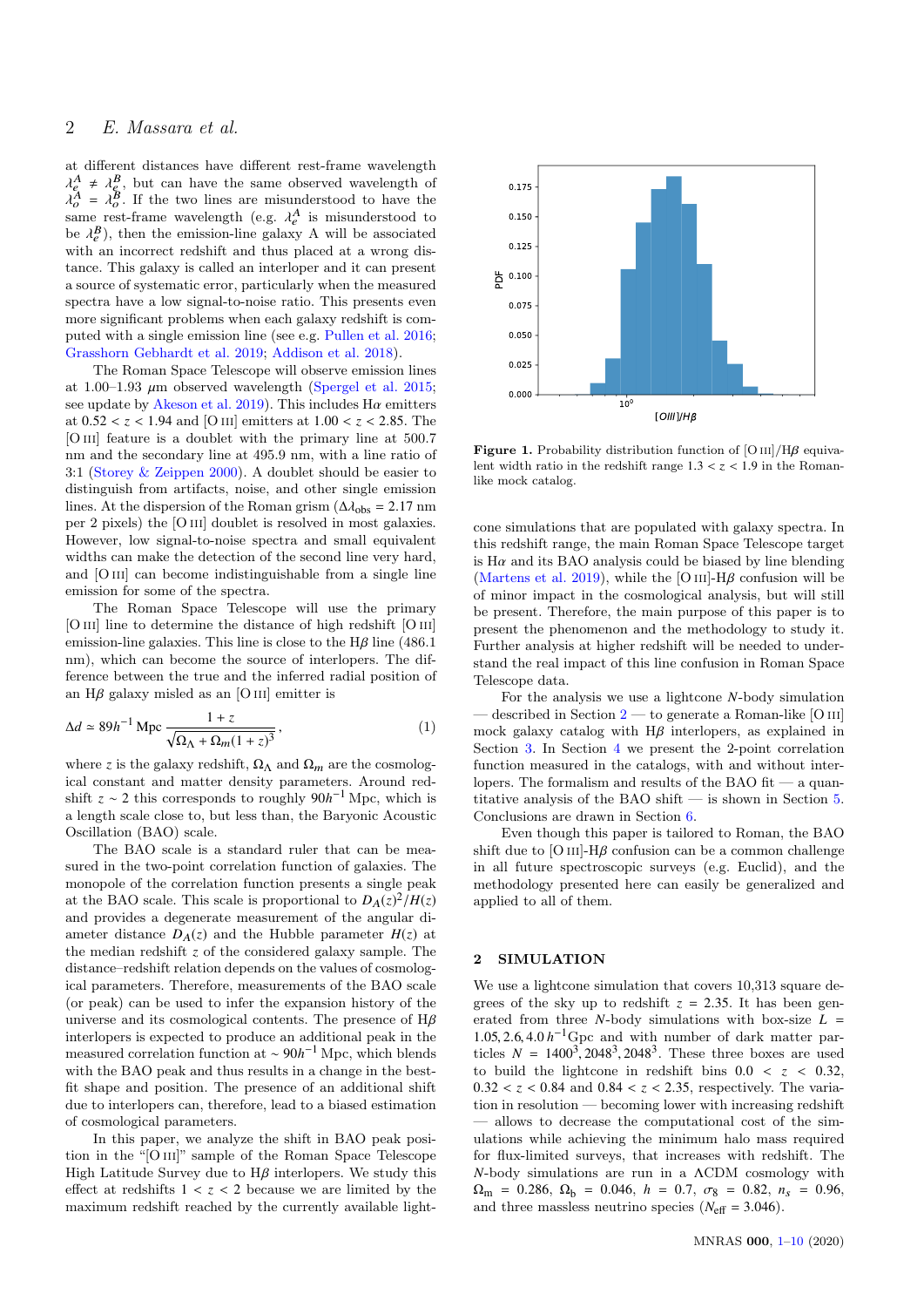Galaxies are added to the lightcone using the AD-DGALS algorithm [\(DeRose et al.](#page-7-8) [2019;](#page-7-8) [Wechsler et al.](#page-7-9) [2020\)](#page-7-9). ADDGALS is tuned using a Sub-Halo Abundance Matching (SHAM) scheme that reproduces the luminosity dependent clustering of the SDSS catalog with high precision. The algorithm assigns central galaxies to halos and subsequently adds the remaining galaxies to dark matter overdensities following a distribution of galaxy overdensities conditioned on absolute magnitude and redshift. The spectral energy distributions (SEDs) are assigned to each galaxy to match the SED-luminosity-density relationship measured in the SDSS data. The assignment is performed using a set of principle component coefficients as in [Blanton & Roweis](#page-7-10) [\(2007\)](#page-7-10). We refer the reader to [DeRose et al.](#page-7-8) [\(2019\)](#page-7-8) for further details on the *N*-body simulations and to [Wechsler et al.](#page-7-9) [\(2020\)](#page-7-9) for more details on the galaxy model.

In what follows we will identify and use [O III] and  $H\beta$ lines from the galaxy spectra. Fig. [1](#page-1-1) shows the probability distribution function (PDF) of the [O III] to  $H\beta$  equivalent width ratios in the lightcone. The plot has been obtained by considering only galaxies that have both lines being detectable by the Roman Space Telescope (see Sec. [3](#page-2-0) for more details on what this means). The measured ratio assumes values in the interval [0.<sup>7</sup> , <sup>5</sup>] and its distri-bution peaks around 1.5. The MOSDEF collaboration<sup>[3](#page-2-2)</sup> observed emission-line galaxies in the same redshift range and measured larger  $[O III]/H\beta$  ratios: their distribution peaks around 3 (see Fig. [B1\)](#page-9-1). This indicates that the lightcone could have more interlopers than the real data. Future exploration will need to study this effect with samples that are directly tuned to this observable.

### <span id="page-2-0"></span>3 ROMAN-LIKE CATALOGS

In this section we describe the construction of the Romanlike [O III] mock catalog, and how the  $H\beta$  interlopers are added later on. The [O III] catalog is created by selecting specific galaxies from the lightcone. The selection criterion depends on two requirements.

The first requirement asks for the galaxy to be visible as an [O III] emitter by the Roman Space Telescope, i.e. it must have an [O III] flux above the Roman detection limit. We set the detection limit to  $6.5\sigma$  sensitivity at 6 exposure depth. This limit is displayed in Fig. [2](#page-3-1) as a function of the observed wavelength and the angular size of the emitted object. All objects with [O iii] flux above detection limit are potentially [O III] emission-line galaxies to place in our catalog.

The second requirement asks for the catalog to reproduce the Roman forecast number density of [O III] emissionline galaxies in the redshift range of interest:  $1.00 < z < 2.85$ . However, the maximum redshift of the simulation used here is  $z = 2.35$ , and above  $z = 1.8$  the number of galaxies drops drastically. This is likely due to inaccuracies in the spectral properties of star-forming galaxies at these redshifts in the catalog. Here we relax the second requirement by requiring the distribution of [O iii] galaxies to reproduce the forecast in the redshift range  $1.08 < z < 1.8$ . The number density in the mock catalog is large than expected; thus we randomly sub-sample  $11.4\%$  of the the [O III] emission-line galaxies that formally meet the Roman detection limit.

Applying the Roman detection limit and a random subsampling applied over all redshifts, we have created 50 different Roman-like [O iii] mock galaxy catalog. The galaxy distribution of one realization is shown in Fig. [3](#page-3-2) (black line), together with the forecast distribution for [O iii] from Roman Space Telescope (green line).

We create a second type of mock catalogs, where  $H\beta$ interlopers are added to the [O iii] catalogs described above. To select the  $H\beta$  emitters, we perform a galaxy selection in the lightcone simulation similar to what we have done for the [O III] emitters. First, we select galaxies with  $H\beta$ flux above the Roman detection limit. Among these, some of them present both  $H\beta$  and [O III] lines detectable, others have an [O III] flux too weak to be detected. The formers have two visible lines that can as a matter of principle be identified correctly, and are not of interest. The latter have a strong  $H\beta$  line that will be mislead as [O III] and are interlopers. Thus, we select the  $H\beta$  interlopers as galaxies with visible  $H\beta$  and non-detectable [O III] lines. In order to be consistent with what has been done for the [O iii] catalog, we randomly sub-sample to 11.4% the selected  $H\beta$  galaxies. These interlopers are not placed in the mock catalog at their right position, but at a shifted position as if they were misled to be [O iii] emitters. Their actual (wrong) redshift-position  $\hat{z}$  in the mock is described by

$$
1 + \hat{z} = \frac{\lambda_e^{\text{H}\beta}}{\lambda_e^{\text{[OIII]}}} (1 + z), \tag{2}
$$

where  $\lambda_e^{\text{H}\beta}$  and  $\lambda_e^{\text{[OIII]}}$  are the rest-frame wavelengths of H $\beta$  and [O III], and *z* is the true redshift of the galaxy. The distribution of  $H\beta$  interlopers is shown in Fig. [3](#page-3-2) (red line). Following this procedure and sub-sampling galaxies in 50 different ways, we have generated 50 different mocks with [O III] emission-line galaxies and  $H\beta$  interlopers.

We have created the same type of catalogs in redshift space (RSD) by selecting [O III] and  $H\beta$  emitters after the emission line spectra have been shifted to take into account also the redshift due to the peculiar velocity of the galaxy:  $\lambda_o = (1 + z + z_v)\lambda_e$ , where  $\lambda_o$  is the observed wavelength, *z* is the true redshift and  $z_v = v/c$  is the shift due to the peculiar velocity  $v$  and  $c$  is the speed of light. In these catalogs,  $[O \text{ III}]$ emission-line galaxies are placed at redshift  $z + z<sub>v</sub>$  and H $\beta$ interlopers are placed at the misidentified redshift

$$
1 + \hat{z}_{RSD} = \frac{\lambda_e^{\text{H}\beta}}{\lambda_e^{\text{[OIII]}}} \left( 1 + z + z_v \right). \tag{3}
$$

## <span id="page-2-1"></span>4 TWO-POINT CORRELATION FUNCTION

In this section, we present the two-point correlation function measured in the [O III] and [O III]+H $\beta$  catalogs. We perform the measurements in three redshift bins:  $z = 1.3-1.5, 1.5-1.7$ , and 1.7−1.9. The percentage of  $H\beta$  interlopers over the total number of galaxies in these bins are 7.7%, 9.04%, and 7.96%, respectively.

We calculate the galaxy correlation function using the

<span id="page-2-2"></span><sup>3</sup> <http://mosdef.astro.berkeley.edu>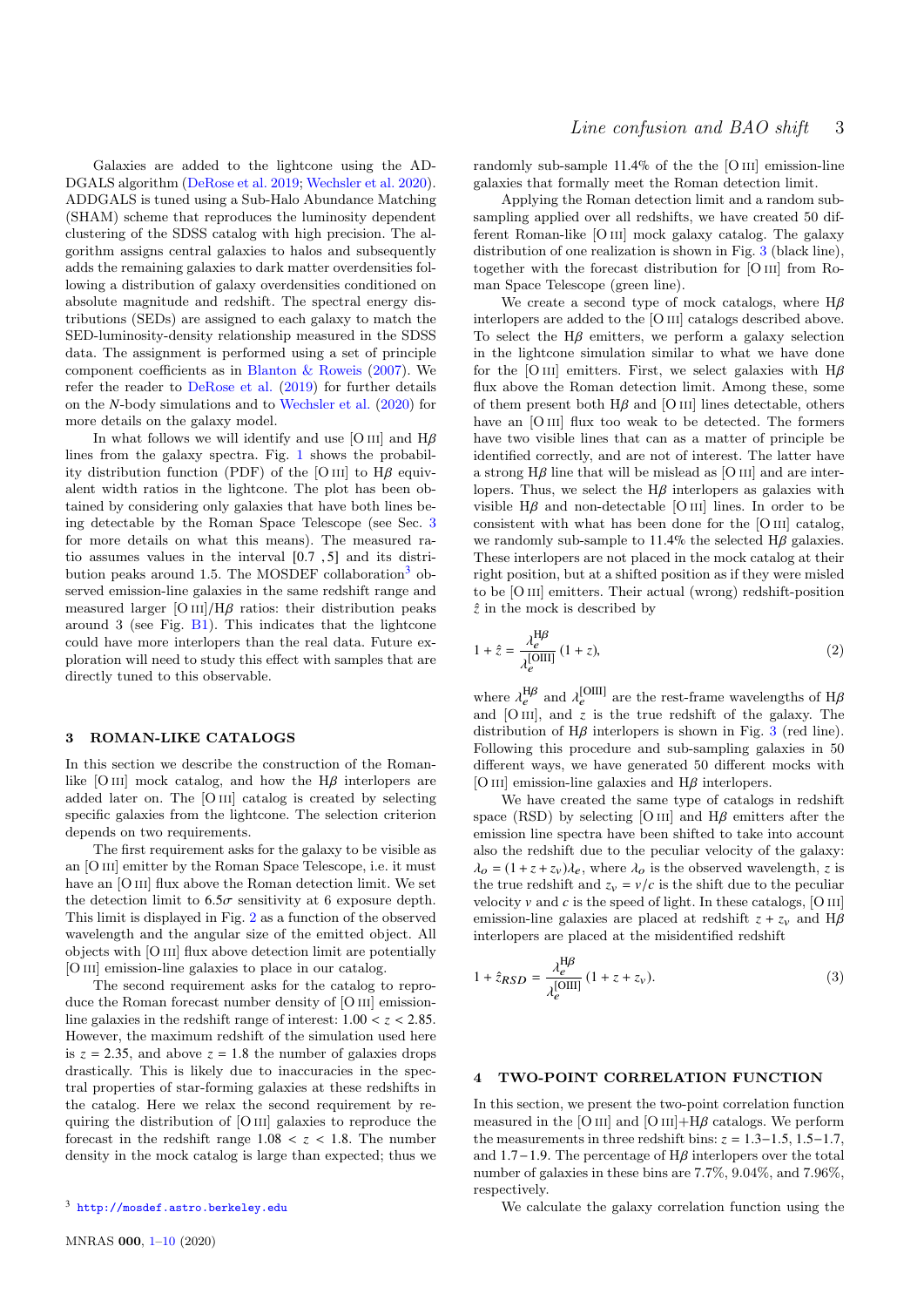

Figure 2. Roman flux detection limit as a function of observed wavelength and size of the emitting galaxy.



<span id="page-3-2"></span>Figure 3. Redshift evolution of galaxy number density in the Roman catalog. The black line shows [O iii] galaxies and the red line indicates the amount of  $H\beta$  interlopers. The green line displays the predicted [O iii] galaxies distribution in the Roman Space Telescope Survey. The light grey area indicates the redshift range where the number of [O III] emitters drops considerably—this interval has not been used to calibrate the [O III] mock catalog. The dark grey region shows the redshift range not reached by the lightcone simulation.

Landy–Szalay estimator

$$
\hat{\xi}(r,\mu) = \frac{DD(r,\mu) - 2DR(r,\mu)/f_R + RR(r,\mu)/f_R^2}{RR(r,\mu)/f_R^2},\tag{4}
$$

where *DD*, *DR* and *RR* are the number of galaxy–galaxy, galaxy–random and random–random pairs at separation *r*, and  $\theta = \arccos(\mu)$  is the angle between the separation vector and the line of sight. The random catalog *R* is generated from a set of random points in a volume identified by the redshift selection in the galaxy catalogs. The redshift distribution of the randoms reproduces the distribution of the galaxies and has been tuned so that the ratio  $f_R$  between the number of galaxies and the number of random points is  $f_R = 10$ . The pair counting is performed using the large-scale structure toolkit NBODYKIT [\(Hand et al.](#page-7-11) [2017\)](#page-7-11).

We project the two-point correlation function  $\hat{\xi}$  in a basis of Legendre polynomials  $L_l(\mu)$  of order *l* via

$$
\hat{\xi}_l(r) = \frac{2l+1}{2} \int_{-1}^1 d\mu \,\hat{\xi}(r,\mu) \, L_l(\mu),\tag{5}
$$

where  $l = \{0, 2, ...\}$  correspond to the Legendre polynomi-<br>als  $l_1 = \{1, (3n^2 - 1)/2\}$  and they identify the monopole als  $L_l = \{1, (3\mu^2 - 1)/2, ...\}$  and they identify the monopole, quadrupole, etc. of the correlation function.

<span id="page-3-3"></span>In Fourier space, the multipoles of the power spectrum are

$$
P_{l}(k) = \frac{2l+1}{2} \int_{-1}^{1} d\mu P(k,\mu) L_{l}(\mu),
$$
\n(6)

<span id="page-3-1"></span>and they are related to the multipoles of the two-point correlation function via

<span id="page-3-4"></span>
$$
\xi_l(r) = i^l \int_0^\infty \frac{k^2 dk}{2\pi^2} P_l(k) j_l(kr),\tag{7}
$$

with  $j_l(kr)$  being the spherical Bessel function of order *l*.

Figure [4](#page-4-0) shows the mean galaxy correlation function computed from 50 mocks in real space. Dashed lines indicate the measurements in the [O iii] catalogs, while solid lines show the measurements in the  $[O III]+H\beta$  catalogs. The presence of interlopers modifies the correlation function by suppressing it on small separations and enhancing it around the BAO scale. The BAO peak appears broadened and shifted towards smaller separations. This behavior is understood by considering a small volume containing both  $[O III]$  and  $H\beta$  galaxies, which will be correlated and sourcing the correlation on small separation. In our analysis, the  $H\beta$ galaxies have been moved away from the considered volume by ∼ 90*h* <sup>−</sup>1Mpc. This means that there is a lack of galaxy pairs on small separation and an increase in the number of galaxy pairs with separations close to the BAO scale.

Fig. [5](#page-4-1) shows the analogous measurements in redshift space. The BAO peak is broadened and shifted towards small scales in this case as well.

## <span id="page-3-0"></span>5 BAO FITTING

In this section, we quantify the BAO shift due to  $H\beta$  interlopers. Firstly, we build a model for the monopole of the correlation function in the true cosmology of the simulation, allowing for a free parameter to describe the BAO shift. Secondly, we fit this model to the measured [O  $\text{III}$ ]+H $\beta$ monopole to determine the BAO shift induced by the interlopers.

#### 5.1 Model

The BAO analysis of the monopole of the correlation function allows to measure the spherically averaged distance

$$
D_{\nu}(z) = \left[ (1+z)^2 D_A^2(z) \frac{cz}{H(z)} \right]^{1/3}.
$$
 (8)

The interloper-induced shift of the BAO scale relative to the true value can be described by the isotropic dilation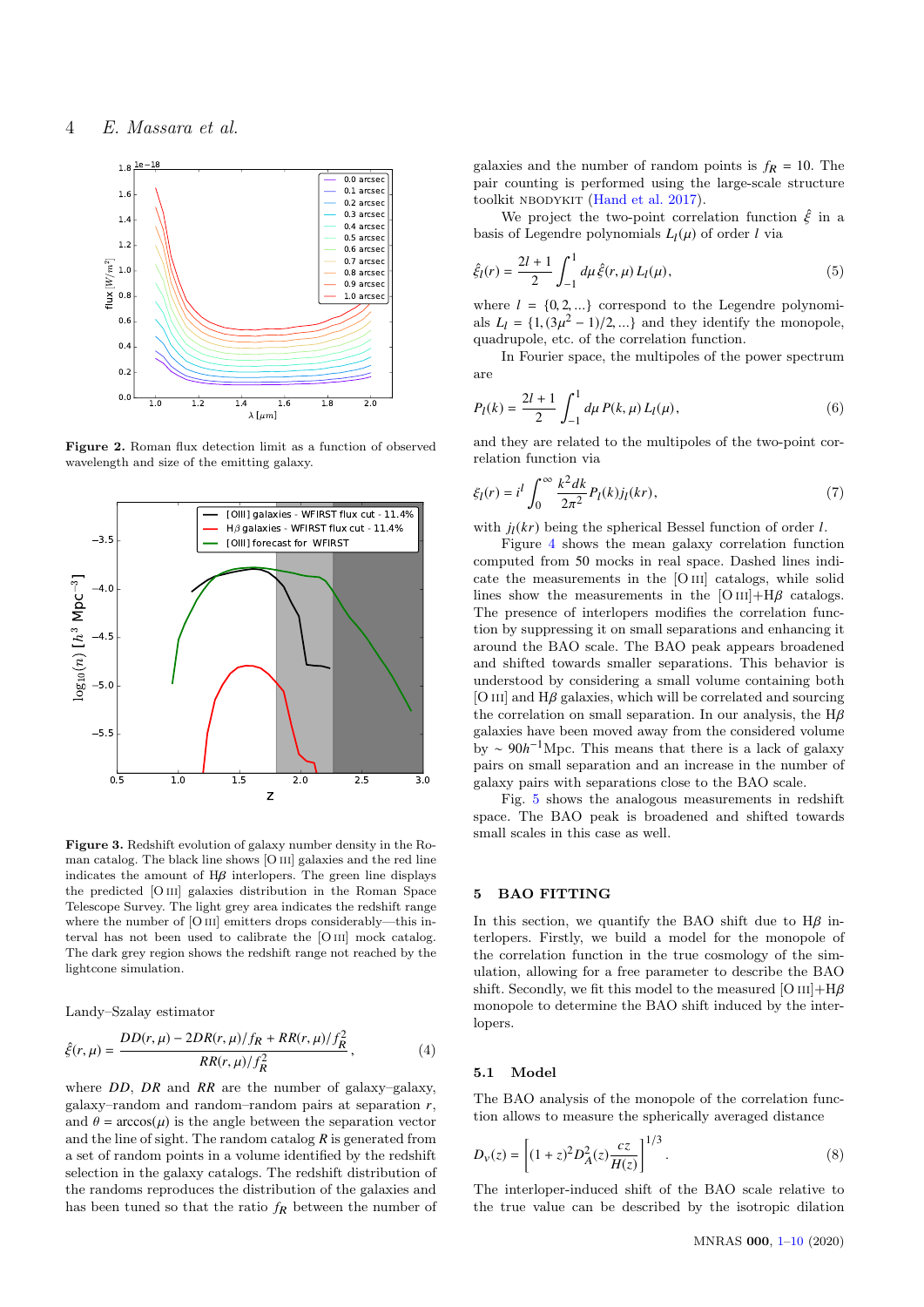

<span id="page-4-0"></span>Figure 4. Mean of the two-point correlation function in real space measured in 50 realizations. Dashed lines show the correlation of [OIII] galaxies, while solid lines indicate the correlation in the full catalog, including both [OIII] and  $H\beta$  galaxies.

<span id="page-4-2"></span>parameter

$$
\alpha = \frac{D_{v,i}(z)/r_{s,i}}{D_v(z)/r_s} = \left[\frac{D_{A,i}^2(z)}{D_A^2(z)}\frac{H(z)}{H_i(z)}\right]^{1/3} \frac{r_s}{r_{s,i}},\tag{9}
$$

where  $r_s$  is the BAO scale (sound horizon) and the subscript *i* indicates the quantities in the presence of  $H\beta$  interlopers. Quantities without the subscript *i* correspond to the true cosmology used to compute all the measurements, also when interlopers are present.

The parameter  $\alpha$  is often used to quantify the shift between the BAO scale in the fiducial and the true (inferred from the data) cosmology. Analogously to this case, we define a fitting model for the correlation function given by

$$
\xi_{\rm m}(r) = B(r)\xi(r\alpha) + A(r),\tag{10}
$$

where  $\xi$  is the template for the nonlinear galaxy correlation function based on linear theory and on the true cosmology,  $\alpha$ is the isotropic dilation parameter in Eq.  $(9)$  used to adjust the location of the BAO peak and,  $A(r)$  and  $B(r)$  are functions involving nuisance parameter used to marginalize over broadband effects of the correlation function, such as scaledependent bias and redshift-space distortion effects. Using  $A(r)$  and  $B(r)$  should minimize the contribution of broadband effects to the BAO scale and should allow the fitting model to make robust and broadband-independent predictions on



<span id="page-4-1"></span>Figure 5. Mean of the two-point correlation function in redshift space measured in 50 realizations. Dashed and solid lines are as in Fig. [4.](#page-4-0)

 $\alpha$ . In our analysis we use

$$
A(r) = \frac{a_1}{r^2} + \frac{a_2}{r} + a^3 \quad \text{and} \quad B(r) = B. \tag{11}
$$

We model the template for the nonlinear galaxy correlation function from its Fourier transform, the power spectrum  $P(k, \mu)$ , given by

<span id="page-4-3"></span>
$$
P(k,\mu) = b^2 (1 + \beta \mu^2)^2 F(k,\mu,\Sigma_s) P_w(k,\mu),
$$
\n(12)

where *b* is the linear galaxy bias,  $(1+\beta\mu^2)^2$  is the Kaiser term<br>describing the large scale redshift space distortions with  $\beta$ describing the large-scale redshift-space distortions with  $\beta = f/b$  and  $f = \Omega_m^{0.55}$  being the linear growth rate. The function

$$
F(k, \mu, \Sigma_s) = \frac{1}{(1 + k^2 \mu^2 \Sigma_s^2)^2}
$$
 (13)

is the streaming model describing the Finger of God (FoG) effect, with  $\Sigma_s$  being the streaming scale of order ~ 3 −  $4h^{-1}\text{Mpc}$ . The wiggled power spectrum  $P_w(k,\mu)$  is defined as

$$
P_{\rm w}(k,\mu) = [P_{\rm lin}(k) - P_{\rm nw}(k)] \exp\left(-k^2 \Sigma_{\rm nl}^2/2\right) + P_{\rm nw}(k),\tag{14}
$$

where  $P_{lin}$  is the linear matter power spectrum,  $P_{nw}$  is the no-wiggle counterpart computed as in [Vlah et al.](#page-7-12) [\(2016\)](#page-7-12), and  $\Sigma_{\text{nl}}^2 = \Sigma_0^2 (1 + (2f + f^2)\mu^2)$  [\(Cohn et al.](#page-7-13) [2016\)](#page-7-13) with

$$
\Sigma_0^2 = \int \frac{dk}{3\pi^2} \left[1 - j_0(kr_s)\right] P_{\text{lin}}(k) \tag{15}
$$
\n(Vlah et al. 2016) describes the BAO damping due to non-

linear structure growth. The power spectrum in Eq. [\(12\)](#page-4-3) can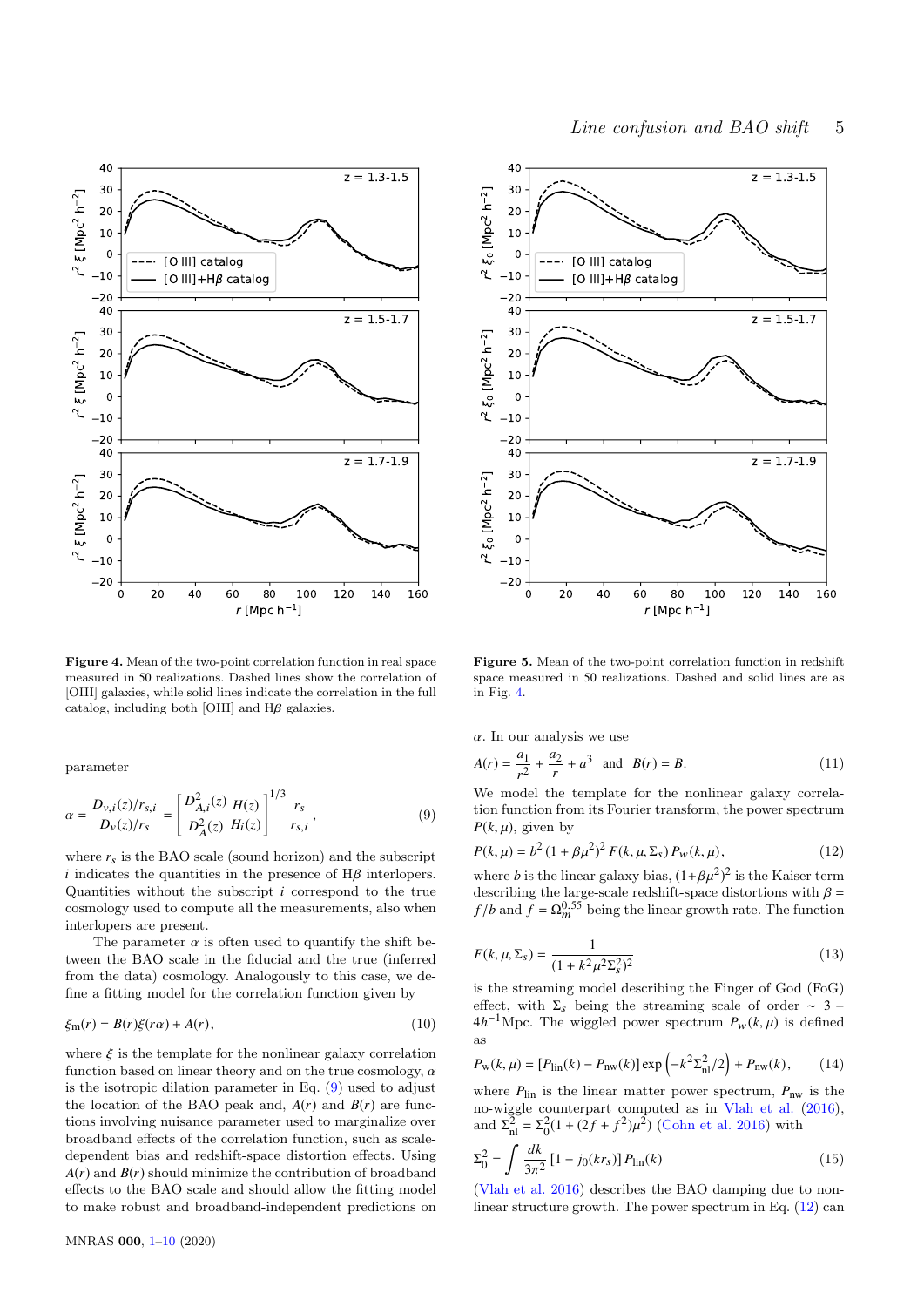be decomposed in multipoles using Eq.  $(6)$ ; they are related to the multipoles of the correlation function via Eq. [\(7\)](#page-3-4).

#### 5.2 Covariance matrix

To compute the BAO fit, we need to estimate the covariance matrix of the two-point correlation function. Ideally, it should be computed from a set of mock catalogs generated from independent realizations of the Universe via

$$
C_{ij}[\xi(r_i)\xi(r_j)] = \frac{1}{N-1}\sum_{n=1}^{N} [\xi_n(r_i) - \bar{\xi}(r_i)][\xi_n(r_j) - \bar{\xi}(r_j)].
$$
 (16)

However, we have only one realization from which we randomly subsampled the galaxies in 50 different ways to generate 50 different mock galaxy catalogs. We could use them to compute the covariance matrix as in Eq. [\(16\)](#page-5-0), but this procedure is not accurate since the mocks are not generated from independent realizations of the dark matter field. Therefore, we compute the covariance matrix analytically. For comparison, the results using the covariance matrix of the 50 mocks are presented and discussed in Appendix [A.](#page-7-14)

The simplest analytical model for the covariance matrix is the Gaussian model, motivated by the fact that matter fluctuations are Gaussian in the initial conditions. In this case, the covariance between two multiple moments *l* and *l* 0 of the correlation function is [\(Xu et al.](#page-7-15) [2012\)](#page-7-15)

<span id="page-5-1"></span>
$$
C_{ij}(\xi_l(r_i)\xi_{l'}(r_j)) = \frac{2(2l+1)(2l'+1)}{V}i^{l+l'} \qquad (17)
$$

$$
\times \int \frac{k^2 dk}{2\pi^2} j_l(kr_i)j_{l'}(kr_j)P_{l,l'}^2(k),
$$

where  $V$  is the volume considered,  $j_l$  is the spherical Bessel function of order *l* and

$$
P_{ll'}^2(k) = \frac{1}{2} \int_{-1}^1 \left[ P(k,\mu) + \frac{1}{\bar{n}} \right]^2 L_l(\mu) L_{l'}(\mu) d\mu \tag{18}
$$

contains the power spectrum  $P(k,\mu)$  in Eq. [\(12\)](#page-4-3) and the Poisson shot-noise  $1/\bar{n}$ . We take into account the redshift dependence of  $\bar{n}$  and assume it has no angular dependence by considering the quantity

$$
I^2(k) = \int \frac{dV}{P_{ll'}^2(k)}\tag{19}
$$

with

$$
dV = \frac{c}{H_0} \frac{r^2(z)}{\sqrt{\Omega_m (1+z)^3 + \Omega_\Lambda}} dz d\Omega,
$$
\n(20)

and by replacing  $P_{ll'}^2(k)/V$  with  $[I^2(k)]^{-1}$  in Eq. [\(17\)](#page-5-1).

The correlation function measured in the mocks is binned and we must account for it in the modeling of the Gaussian covariance matrix. If the correlation functions are measured in bins with lower bounds  $r_1$  and upper bound  $r_2$ , then the binned Gaussian covariance matrix is

$$
C_{ij}(\xi_l(r_i)\xi_{l'}(r_j)) = 2(2l+1)(2l'+1)i^{l+l'} \frac{3}{r_{i2}^3 - r_{i1}^3} \frac{3}{r_{j2}^3 - r_{j1}^3}
$$

$$
\times \int_{r_{i1}}^{r_{i2}} r^2 dr \frac{d\Omega}{4\pi} \int_{r_{j1}}^{r_{j2}} r^2 dr \frac{d\Omega}{4\pi}
$$

$$
\times \int \frac{k^2 dk}{2\pi^2} j_l(kr_i) j_{l'}(kr_j) [I^2(k)]^{-1}. (21)
$$

| Case                    | 1.3 < z < 1.5     | 1.5 < z < 1.7     | 1.7 < z < 1.9     |
|-------------------------|-------------------|-------------------|-------------------|
| Real: $f_{HB} = 0$      | $0.995 \pm 0.012$ | $1.000 \pm 0.010$ | $1.001 \pm 0.012$ |
| Real: $f_{HB} = 0.5$    | $1.002 \pm 0.010$ | $1.010 \pm 0.010$ | $1.004 \pm 0.016$ |
| Real: $f_{HB} = 1$      | $1.007 \pm 0.011$ | $1.018 \pm 0.011$ | $1.012 \pm 0.016$ |
| RSD: $f_{H\beta} = 0$   | $0.996 \pm 0.011$ | $1.002 \pm 0.013$ | $0.998 \pm 0.014$ |
| RSD: $f_{H\beta} = 0.5$ | $1.003 \pm 0.013$ | $1.010 \pm 0.011$ | $1.008 \pm 0.015$ |
| RSD: $f_{H\beta} = 1$   | $1.008 \pm 0.010$ | $1.023 \pm 0.011$ | $1.021 \pm 0.015$ |

<span id="page-5-2"></span><span id="page-5-0"></span>Table 1. Values of the isotropic dilation parameter  $\alpha$  from the BAO fit in real and redshift space with different fractions  $f_{HB}$ of interlopers.  $f_{HB} = 0$  corresponds to no interlopers,  $f_{HB} = 1$ indicates the inclusion of all the interlopers present in the mock catalog, and  $f_{H\beta} = 0.5$  is the case where half of the interlopers are considered.

In this work we use only the monopole to calculate the BAO fit. In this case  $l = l' = 0$  and the above binned covariance matrix becomes

$$
C_{ij}(\xi_l(r_i)\xi_{l'}(r_j)) = 2 \int \frac{k^2 dk}{2\pi^2} \Delta_l(kr_i) \Delta_{l'}(kr_j) [I^2(k)]^{-1}, \qquad (22)
$$

where

$$
\Delta(kr) = \frac{3}{r_2^3 - r_1^3} \left[ \frac{r_2^2 j_1(kr_2) - r_1^2 j_1(kr_1)}{k} \right]
$$
 (23)

and  $j_1(kr)$  is the spherical Bessel function of order 1.

There have been studies aiming to modify the simple Gaussian model to create more precise covariance matrices, see e.g. [Xu et al.](#page-7-15) [\(2012\)](#page-7-15). These approaches require the fit of additional parameters to the covariance matrix from many *N*-body simulations, or in our case many lightcones with emission-line galaxies. The limited number of lightcones available do not allow us to use these models.

#### 5.3 Results

We perform a null test to validate our pipeline. Here we perform the BAO analysis on the [O iii] mock galaxy catalogs, where all galaxies are at the right redshift. In this case, we expect the parameter  $\alpha$  to be close to 1, as this indicates no shift of the BAO peak compared to the theoretical prediction in the cosmology of the simulation. The values for the best fit of  $\alpha$  are shown in Table [1.](#page-5-2) There,  $f_{H\beta}$  indicates the fraction of H $\beta$  interlopers.  $f_{H\beta} = 0$  corresponds to no interlopers ([O III] catalog), and  $f_{H\beta} = 1$  indicates the inclusion of all interlopers present in the mock catalog  $[O III]+H\beta$ . The values of  $\alpha$  in the case  $f_{H\beta} = 0$  are  $|\alpha - 1| < 0.5\%$  and are consistent with 1, both in real (1st row) and redshift (4th row) space.

The results for the BAO analysis applied on the  $[O III]+H\beta$  catalog are shown in the same table and correspond to  $f_{HB} = 1$ . In this case,  $\alpha$  presents a systematic shift towards higher values. The shift is more pronounced in the redshift bin  $1.5 < z < 1.7$ , where the percentage of interlopers over the total number of galaxies is the highest.

In order to understand how the shift depends on the number of interlopers in the three redshift bins, we performed the BAO analysis in an intermediate case, where only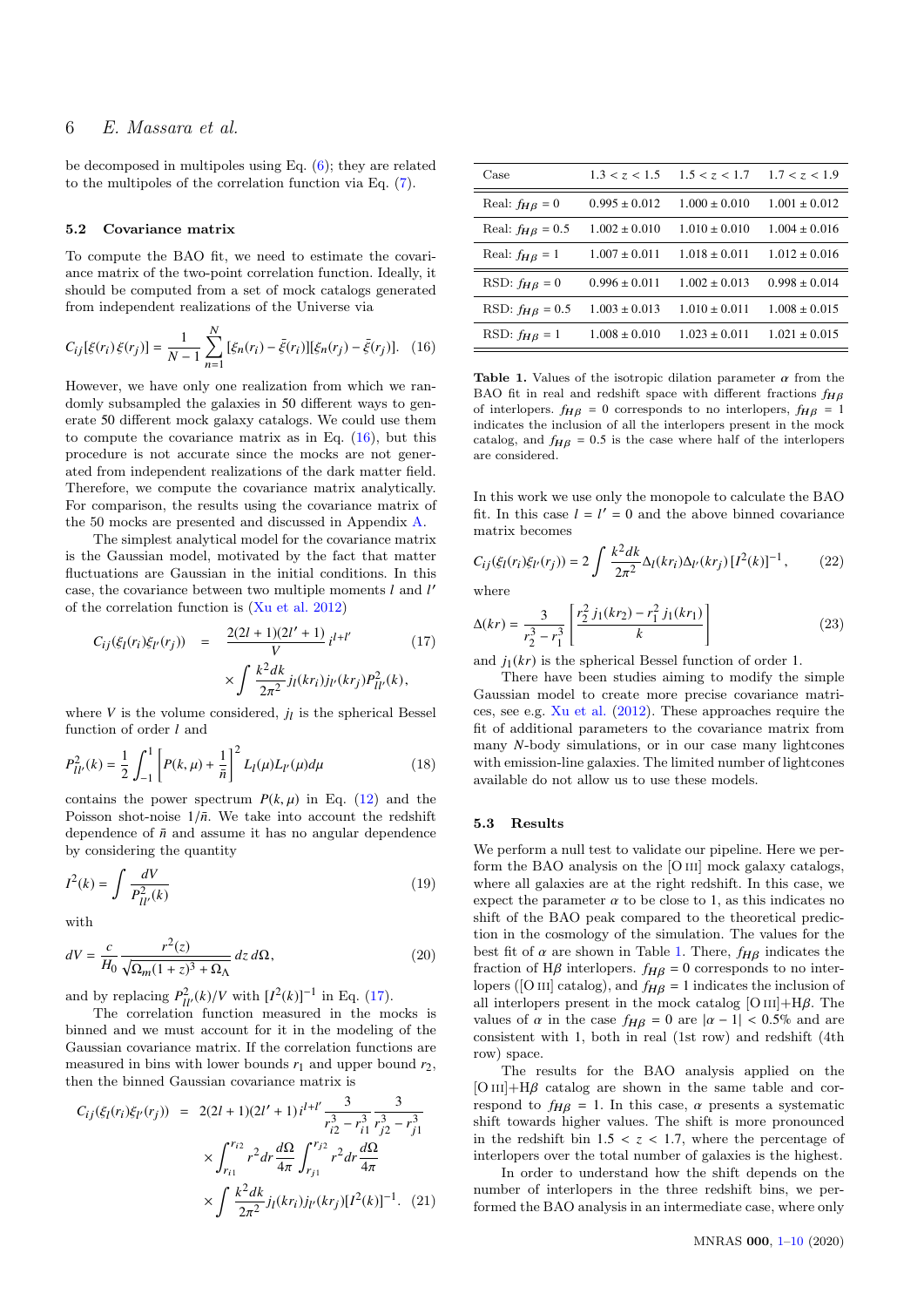half of the interlopers are considered. We randomly subsample them and recompute the correlation function. The best fits for  $\alpha$  are shown in Table [1](#page-5-2) as the case  $f_{H\beta} = 0.5$ . Again, the BAO peak appears to be shifted, but the shift is smaller than in the case  $f_{HB} = 1$ , where all interlopers were included. As expected, the BAO shift increases with the number of interlopers present in the catalog.

Figs. [6](#page-6-0) and [7](#page-6-1) present a visualization of the shift as a function of the percentage of interlopers %*H*β over the total number of galaxies, in real and redshift space. Each panel shows different redshift bins. From left to right, each point correspond to  $f_{H\beta} = 0, 0.5, 1$ , respectively. The dark shaded areas indicate the expected statistical error for  $\alpha$  in the BAO analysis with [O III] emission-line galaxies in the Roman Space Telescope,  $\sigma_{\alpha} = 0.55\%$  [\(Spergel et al.](#page-7-3) [2015;](#page-7-3) this number was updated using the number densities in preparation for the Reference Survey as described in [Eifler et al.](#page-7-16) [2020\)](#page-7-16). The light shaded areas show a more conservative estimation of the error: the one reported in the Roman Space Telescope Science Requirement Document ( $\sigma_{\alpha} = 1.28\%$ ).

To roughly estimate the BAO shift at different %*H*β, we interpolate the three values of  $\alpha$  in each redshift bin with a linear function. Since  $\alpha$  should be equal to 1 when  $\sqrt[n]{\beta} = 0$ , the linear function is forced to pass through the point  $(0,1)$ , and the only free parameter is the slope. The best fits are displayed in Table [2](#page-7-17) and as black solid lines in Figs. [6](#page-6-0) and [7.](#page-6-1) The slope appears to be maximum in the redshift bin  $1.5 <$ *<sup>z</sup>* < <sup>1</sup>.<sup>7</sup> in real space, and at both <sup>1</sup>.<sup>5</sup> < *<sup>z</sup>* < <sup>1</sup>.<sup>7</sup> and <sup>1</sup>.<sup>7</sup> < *<sup>z</sup>* < <sup>1</sup>.<sup>9</sup> in redshift space. We already noticed that the parameter  $\alpha$  is larger in the redshift range  $1.5 < z < 1.7$ . The linear fit shows this is not due to the larger amount of interlopers, but it is caused by the particular redshift range considered. Indeed, the error on the interloper positions depends on *z* via Eq. [1,](#page-1-2) and the BAO shift will consequently depend on the redshift considered.

The linear function gives also an estimation of the largest amount of interlopers that will produce a BAO shift smaller than a desired systematic errors on  $\alpha$ . Usually, the systematic errors  $\sigma_{\rm sys}$  are required to be smaller than some percentage of the statistical error  $\sigma_{\text{stat}}$ . If we con-<br>sider  $\sigma \leq \sigma_{\text{tot}}/\sqrt{10}$  with  $\sigma_{\text{tot}} = 0.55\%$  then the maximum sider  $\sigma_{sys} < \sigma_{stat}/\sqrt{10}$  with  $\sigma_{stat} = 0.55\%$ , then the maximum<br>tolerated percentages of interlepence are  $\approx 2.1\%$  0.8% 1.2% tolerated percentages of interlopers are <sup>∼</sup> <sup>2</sup>.1%, <sup>0</sup>.8%, <sup>1</sup>.2% in real space and <sup>∼</sup> <sup>1</sup>.7%, <sup>0</sup>.7%, <sup>0</sup>.7% in redshift space at *<sup>z</sup>* <sup>∼</sup> <sup>1</sup>.4, <sup>1</sup>.6, <sup>1</sup>.8, respectively.

We perform a second linear fit to evaluate the theoretical uncertainties — non-linearities, bias, and inaccuracies in the fitting function — in our BAO analysis. This fit is performed by letting the intercept free to vary (black dashed lines in Figs. [6](#page-6-0) and [7\)](#page-6-1), since the theoretical uncertainties would make  $\alpha \neq 1$  at  $f_{H\beta} = 0$ . The best fits for the intercept are all consistent with 1 within their error bars, but their value is more than <sup>0</sup>.2% far from 1 in the redshift bin  $1.3 < z < 1.5$ , both in real and redshift space. In these two cases the value of the intercept is smaller than 1, which indicates that our model could be underestimating the values of  $\alpha$  in this redshift bin. The value of the slope appears to be slightly larger than the one obtained when fixing the intercept to 1 (Table [2\)](#page-7-17). This indicates that our estimation of the maximum tolerated percentages of interlopers in  $1.3 < z < 1.5$  could be underestimated.



<span id="page-6-0"></span>Figure 6. Results for the isotropic parameter  $\alpha$  from the BAO fit in real space.  $\mathcal{N}_B$  indicates the percentage of interlopers over the total number of galaxies.  $\%H_B = 0$  correspond to no interlopers and the  $\sqrt[n]{H_{\beta}} > 0$  values correspond to half and the complete number of interlopers in the mocks, for each redshift bin. Black solid lines show the linear fit  $y = 1 + bx$  (see also Table [2\)](#page-7-17) while back dashed lines display the linear fit  $y = a + bx$ , with  $y = \alpha$  and  $x = \% H_B$ .



<span id="page-6-1"></span>Figure 7. Results for the isotropic parameter  $\alpha$  from the BAO fit in redshift space. The color code is the same as in Figure [6.](#page-6-0)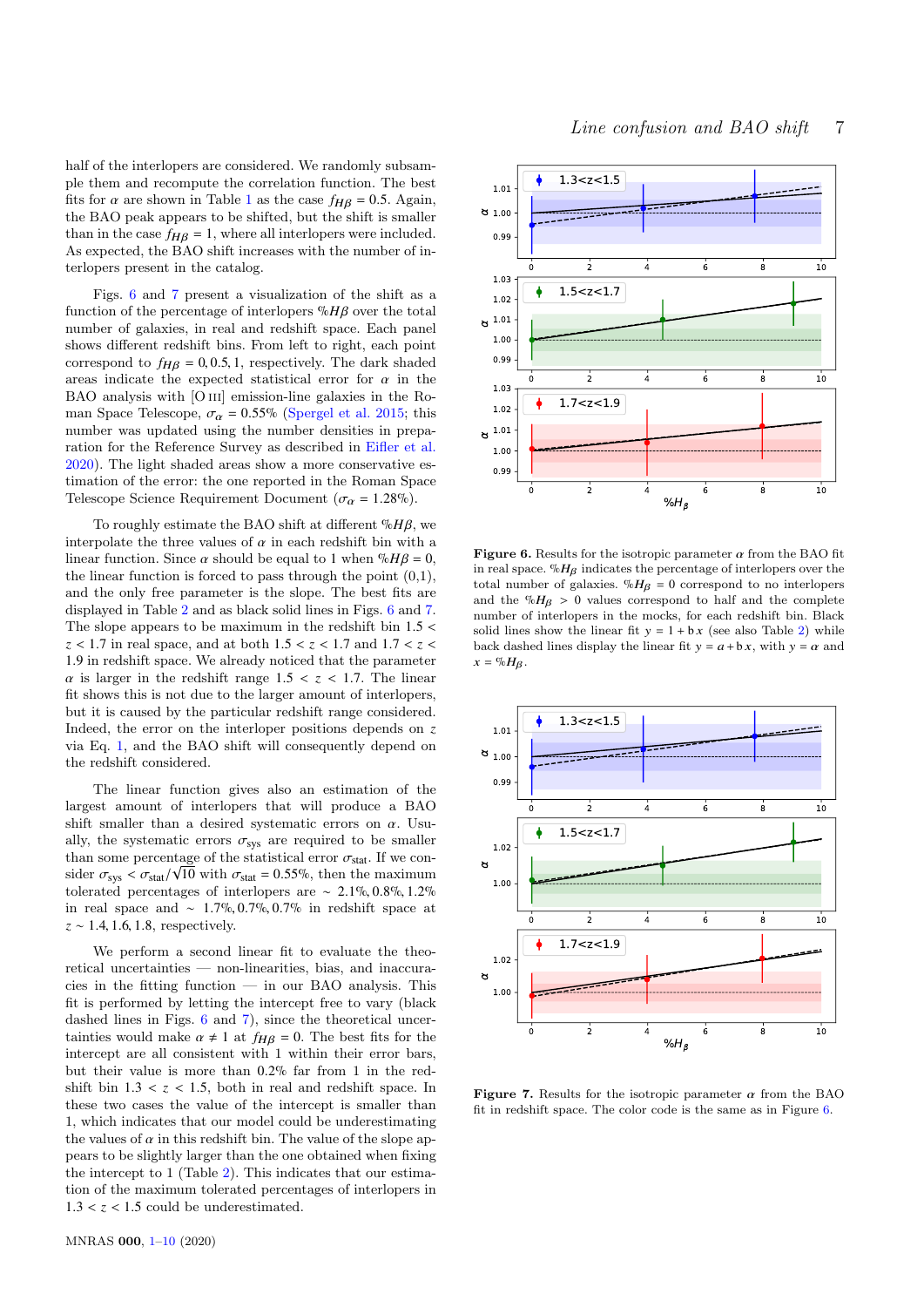# 8 E. Massara et al.

| Space & redshift      | $b$ slope                       |  |
|-----------------------|---------------------------------|--|
| Real: $1.3 < z < 1.5$ | $(8.19 \pm 8.85) \cdot 10^{-4}$ |  |
| Real: $1.5 < z < 1.7$ | $(2.04 \pm 0.75) \cdot 10^{-3}$ |  |
| Real: $1.7 < z < 1.9$ | $(1.41 \pm 1.27) \cdot 10^{-3}$ |  |
| RSD: $1.3 < z < 1.5$  | $(1.00 \pm 0.86) \cdot 10^{-3}$ |  |
| RSD: $1.5 < z < 1.7$  | $(2.48 \pm 0.77) \cdot 10^{-3}$ |  |
| RSD: $1.7 < z < 1.9$  | $(2.51 \pm 1.19) \cdot 10^{-3}$ |  |

**Table 2.** Results for the linear fit  $y = 1 + bx$ , where y is the isotropic parameter  $\alpha$  and x is the percentage of interlopers  $\mathcal{H}B$ , in real and redshift space.

## <span id="page-7-7"></span>6 CONCLUSIONS

In this paper we studied the impact that  $H\beta$ -[O III] line confusion can have on the BAO peak of [O III] emitters. We restrict the analysis to the monopole of the [O III] galaxy correlation function. Confusing an  $H\beta$  emitter as an [O III] emitter introduces an error in the estimation of the galaxy redshift, which makes the galaxy appear to be closer to us than it actually is. This error is due to a modification of the [O III] galaxy correlation function's shape. In particular, the BAO peak in this correlation function becomes broader and shifted towards smaller scales. This happens because  $H\beta$ interlopers add correlation power primarily on scales equal to the length of the displacement between their true and inferred position, which is ∼ 90 Mpc/*h*.

To study this phenomenon, we have generated Romanlike mock catalogs containing [O III] galaxies and  $[O III]+H\beta$ interloper galaxies. Then, we performed a BAO fit on the monopole measured in these mocks to quantify the impact of line confusion on future BAO analysis.

The [O III] to  $H\beta$  equivalent width ratio is not exactly known at the considered redshifts — it is estimated to be around 4-5% from the data obtained by the MOSDEF collaboration (see Fig. [B2\)](#page-9-0). Therefore, we cannot give an estimation of the expected BAO shift due to  $H\beta$  interlopers. Instead, we estimate the shift as a function of fraction of  $H\beta$  interlopers in the considered emission-line galaxy sample. If the Roman statistical error on  $\alpha$  is  $\sigma_{stat} = 0.55\%$ and the systematic error introduced by interlopers must be  $\sigma_{sys} < \sigma_{stat}/\sqrt{10}$ , then the maximum tolerated percent-<br>2006 of interlapers are  $\approx 2.1\%$  0.8%  $1.2\%$  in real space and ages of interlopers are <sup>∼</sup> <sup>2</sup>.1%, <sup>0</sup>.8%, <sup>1</sup>.2% in real space and <sup>∼</sup> <sup>1</sup>.7%, <sup>0</sup>.7%, <sup>0</sup>.7% in redshift space at *<sup>z</sup>* <sup>∼</sup> <sup>1</sup>.4, <sup>1</sup>.6, <sup>1</sup>.8, respectively. This phenomenon should be more problematic at higher redshift,  $2 < z < 3$ , where the [O III] line is the main target. However, in this redshift range the [O III] to  $H\beta$ equivalent width ratio is expected to be larger (see Fig. [B1\)](#page-9-1) and the interloper fraction is expected to be smaller (see Fig. [B2\)](#page-9-0).

Here we presented the methodology to study the impact of  $H\beta$  interlopers on the monopole analysis, and delineate how to determine the level of interlopers that can be tolerated without introducing a systematic error. The effect of interlopers on the correlation function is anisotropic, thus the inclusion of the quadrupole in the BAO analysis is expected to help disentangling the interloper effect from the impact of a wrong fiducial cosmology, making  $H\beta$  interlopers a less severe source of systematic error. Moreover, having a theory model to describe how  $H\beta$  interlopers affect the quadrupole will allow to determine the amount of interlopers in a given galaxy sample. We will combine the analysis on monopole and quadrupole and present a model to describe  $H\beta$  interlopers in a following paper, where we will also investigate the phenomenon at higher redshifts.

#### <span id="page-7-17"></span>ACKNOWLEDGEMENTS

E.M. thanks Naveen Reddy for providing the [O III] and  $H\beta$ equivalent width of the galaxies in the MOSDEF survey. She thanks Zachary Slepian and the Roman Science Investigation Team for useful discussions. She was supported by the NASA grant 15-WFIRST15-0008 during part of this project. S.H. thanks NASA for their support in grant number: NASA grant 15-WFIRST15-0008 and NASA Research Opportunities in Space and Earth Sciences grant 12-EUCLID12- 0004. Both E.M. and S.H. thank Simons Foundation for supporting their work. C.H. is supported by NASA grant 15- WFIRST15-0008 and the Simons Foundation. This research used resources of the National Energy Research Scientific Computing Center (NERSC), a U.S. Department of Energy Office of Science User Facility operated under Contract No. DE-AC02- 05CH11231.

## **REFERENCES**

- <span id="page-7-2"></span>Addison G. E., Bennett C. L., Jeong D., Komatsu E., Weiland J. L., 2018
- <span id="page-7-4"></span>Akeson R., et al., 2019, arXiv e-prints, [p. arXiv:1902.05569](https://ui.adsabs.harvard.edu/abs/2019arXiv190205569A)
- <span id="page-7-10"></span>Blanton M. R., Roweis S., 2007, [AJ,](http://dx.doi.org/10.1086/510127) [133, 734](https://ui.adsabs.harvard.edu/abs/2007AJ....133..734B)
- <span id="page-7-13"></span>Cohn J. D., White M., Chang T.-C., Holder G., Padmanabhan N., Doré O., 2016, [Mon. Not. Roy. Astron. Soc.,](http://dx.doi.org/10.1093/mnras/stw108) 457, 2068
- <span id="page-7-8"></span>DeRose J., et al., 2019, arXiv e-prints, [p. arXiv:1901.02401](https://ui.adsabs.harvard.edu/abs/2019arXiv190102401D)
- <span id="page-7-16"></span>Eifler T., et al., 2020, arXiv e-prints, [p. arXiv:2004.05271](https://ui.adsabs.harvard.edu/abs/2020arXiv200405271E)
- <span id="page-7-1"></span>Grasshorn Gebhardt H. S., et al., 2019, [Astrophys. J.,](http://dx.doi.org/10.3847/1538-4357/ab12d5) 876, 32
- <span id="page-7-11"></span>Hand N., Feng Y., Beutler F., Li Y., Modi C., Seljak U., Slepian Z., 2017
- <span id="page-7-6"></span>Martens D., Fang X., Troxel M. A., DeRose J., Hirata C. M., Wechsler R. H., Wang Y., 2019, [Mon. Not. Roy. Astron. Soc.,](http://dx.doi.org/10.1093/mnras/stz391) 485, 211
- <span id="page-7-0"></span>Pullen A. R., Hirata C. M., Dore O., Raccanelli A., 2016, [Publ.](http://dx.doi.org/10.1093/pasj/psv118) [Astron. Soc. Jap.,](http://dx.doi.org/10.1093/pasj/psv118) 68, 12
- <span id="page-7-18"></span>Reddy N. A., et al., 2018, [ApJ,](http://dx.doi.org/10.3847/1538-4357/aaed1e) [869, 92](https://ui.adsabs.harvard.edu/abs/2018ApJ...869...92R)
- <span id="page-7-3"></span>Spergel D., et al., 2015, arXiv e-prints, [p. arXiv:1503.03757](https://ui.adsabs.harvard.edu/abs/2015arXiv150303757S)
- <span id="page-7-5"></span>Storey P. J., Zeippen C. J., 2000, [MNRAS,](http://dx.doi.org/10.1046/j.1365-8711.2000.03184.x) [312, 813](https://ui.adsabs.harvard.edu/abs/2000MNRAS.312..813S)
- <span id="page-7-12"></span>Vlah Z., Seljak U., Chu M. Y., Feng Y., 2016, [JCAP,](http://dx.doi.org/10.1088/1475-7516/2016/03/057) 1603, 057
- <span id="page-7-9"></span>Wechsler R. H., DeRose J. D., Busha M. T., Becker M. R., et al. 2020, to be submitted.
- <span id="page-7-15"></span>Xu X., Padmanabhan N., Eisenstein D. J., Mehta K. T., Cuesta A. J., 2012, [Mon. Not. Roy. Astron. Soc.,](http://dx.doi.org/10.1111/j.1365-2966.2012.21573.x) 427, 2146

# <span id="page-7-14"></span>APPENDIX A: COVARIANCE MATRIX FROM THE 50 REALIZATIONS

We perform the BAO analysis with covariance matrix computed from 50 galaxy mocks, as in equation [16.](#page-5-0) These mocks are not generated from 50 independent realizations of the dark matter density field and are therefore correlated, so the covariance matrix is not expected to be accurate. Here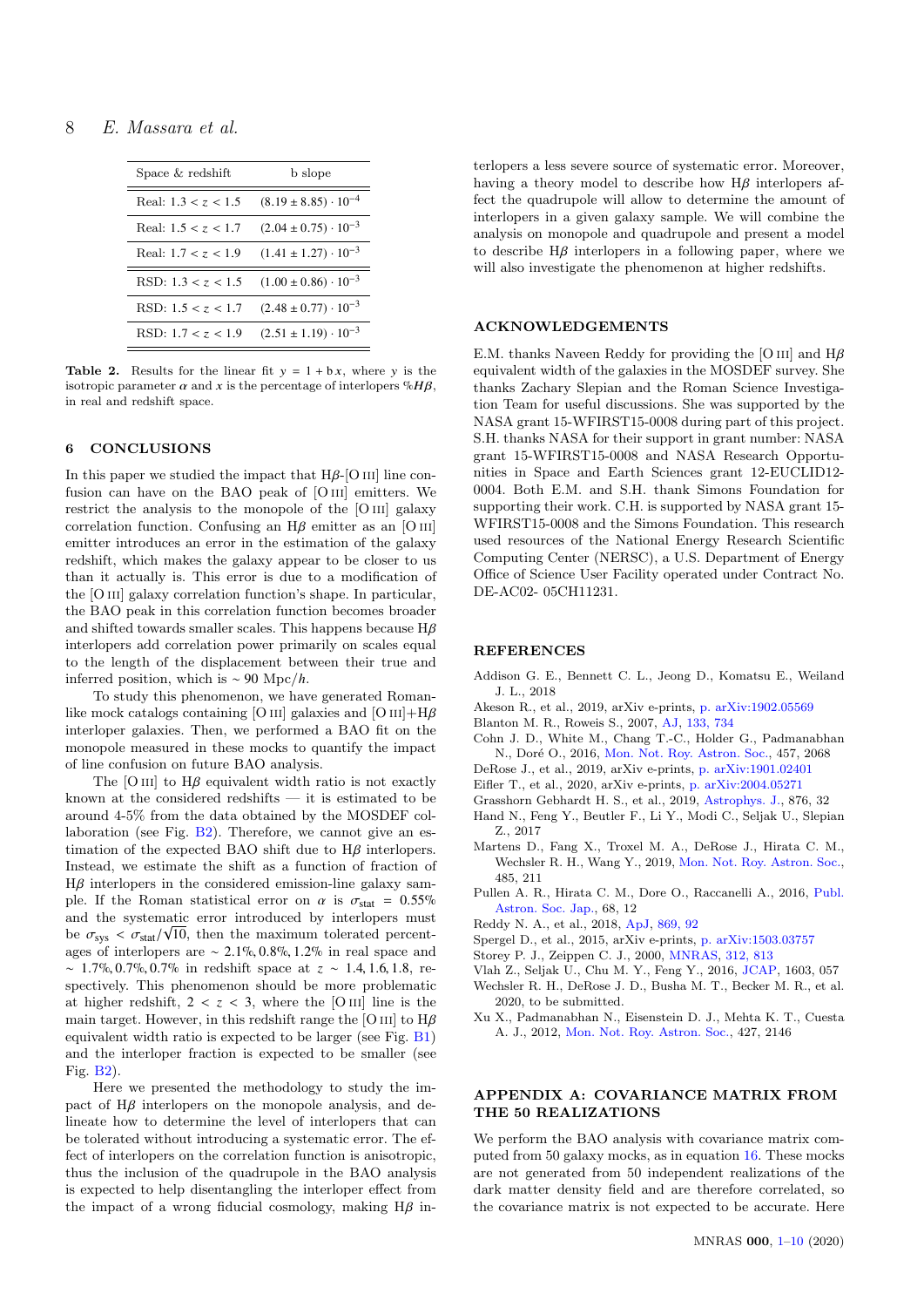| Case                     | 1.3 < z < 1.5     | 1.5 < z < 1.7     | 1.7 < z < 1.9     |
|--------------------------|-------------------|-------------------|-------------------|
| Real: $f_{HB} = 0$       | $0.998 \pm 0.008$ | $1.000 \pm 0.008$ | $1.000 \pm 0.014$ |
| Real: $f_{H\beta} = 0.5$ | $1.006 \pm 0.008$ | $1.013 \pm 0.008$ | $1.002 \pm 0.012$ |
| Real: $f_{H\beta} = 1$   | $1.009 \pm 0.007$ | $1.017 \pm 0.008$ | $1.014 \pm 0.012$ |
| RSD: $f_{HB} = 0$        | $0.995 \pm 0.008$ | $0.998 \pm 0.009$ | $1.006 \pm 0.009$ |
| RSD: $f_{HB} = 0.5$      | $1.005 \pm 0.009$ | $1.013 \pm 0.008$ | $1.011 \pm 0.011$ |
| RSD: $f_{H\beta} = 1$    | $1.011 \pm 0.007$ | $1.023 \pm 0.008$ | $1.025 \pm 0.010$ |

<span id="page-8-0"></span>Table A1. Values of the isotropic dilation parameter  $\alpha$  from the BAO fit in real and redshift space using the covariance matrix from 50 mocks.  $f_{HB}$  indicates the fraction of interlopers with respect to the total amount present in the [O  $\text{III}$ +H $\beta$  catalogs.



<span id="page-8-1"></span>Figure A1. Results for the isotropic parameter  $\alpha$  from the BAO fit in real space.  $\%H_{\beta}$  indicates the percentage of interlopers over the total number of galaxies.  $\%H_{\beta} = 0$  correspond to no interlopers and the % $H_B > 0$  values correspond to half and the complete number of interlopers in the mocks, for each redshift bin. The covariance matrix has been computed from the 50 mocks.

we use it only to test how the shift in  $\alpha$  depends on the covariance matrix used to perform the BAO fit. To this aim, we redo the BAO analysis with this covariance matrix from mocks. The results are Table [A1](#page-8-0) and Figs. [A1,](#page-8-1) and [A2.](#page-8-2)

We perform a linear fit to model the parameter  $\alpha$  as a function of the percentage of interlopers %*H*β over the total number of galaxies, as in Section [5.](#page-3-0) The best values for the slope parameter in different redshift bins are shown in Table [A2.](#page-8-3)

The best fit values of  $\alpha$  are very similar to the ones obtained with the Gaussian covariance matrix in Section [5,](#page-3-0) although their errors are bigger when using the covariance from the mocks. The slopes of the linear fit are also similar in the two cases.



<span id="page-8-2"></span>Figure A2. Results for the isotropic parameter  $\alpha$  from the BAO fit in redshift space with covariance from the 50 mocks.

<span id="page-8-3"></span>

| Space & redshift      | b slope                         |  |
|-----------------------|---------------------------------|--|
| Real: $1.3 < z < 1.5$ | $(1.27 \pm 0.59) \cdot 10^{-3}$ |  |
| Real: $1.5 < z < 1.7$ | $(2.08 \pm 0.56) \cdot 10^{-3}$ |  |
| Real: $1.7 < z < 1.9$ | $(1.34 \pm 1.23) \cdot 10^{-3}$ |  |
| RSD: $1.3 < z < 1.5$  | $(1.41 \pm 0.60) \cdot 10^{-3}$ |  |
| RSD: $1.5 < z < 1.7$  | $(2.61 \pm 0.56) \cdot 10^{-3}$ |  |
| RSD: $1.7 < z < 1.9$  | $(3.08 \pm 0.81) \cdot 10^{-3}$ |  |

**Table A2.** Results for the linear fit  $y = 1 + bx$ , where y is the isotropic parameter  $\alpha$  and x is the percentage of interlopers  $\mathcal{H}B$ , in real and redshift space.

# APPENDIX B:  $[O\text{III}]$  AND H $\beta$  LINES IN **MOSDEF**

In this section we present relevant results obtained using the data from [\(Reddy et al.](#page-7-18) [2018\)](#page-7-18) and collected by the MOSDEF survey. Fig. [B1](#page-9-1) shows the distribution of [O III] to  $H\beta$  equivalent width ratio for galaxies in redshift bins  $1.3 < z < 1.9$ (orange) and  $1.9 < z < 3.0$  (blue). The distribution in the range  $1.3 < z < 1.9$  presents a peak around the value 3. In the Roman-like catalog generated for this work, the same PDF peaks around the value <sup>1</sup>.<sup>5</sup> (see Fig. [1\)](#page-1-1). This indicates that the catalog might contain an overestimated number of interlopers, and the expected interloper fraction could be below  $8\%$  within  $1.3 < z < 1.9$ .

Fig. [B2](#page-9-0) displays the number of interlopers in the MOS-DEF survey. Here interlopers are defined as galaxies with  $H\beta$ flux above detection limit (defined as  $3\sigma$  limit) and [O III] flux below detection limit, while the whole selected galaxies are interlopers or galaxies with [O iii] flux above detection